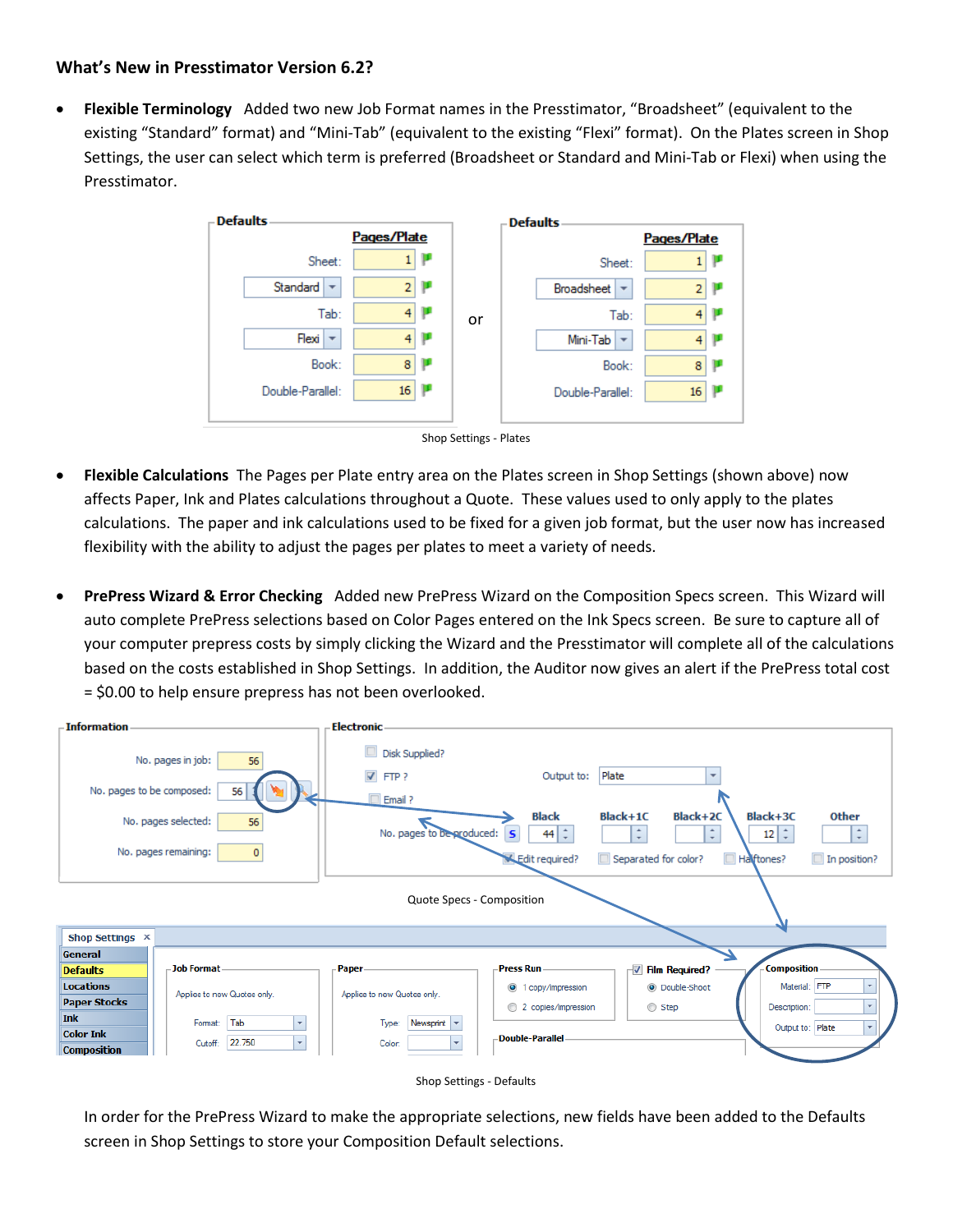**Optional Film Tabs** For shops that don't handle any film, the user can now hide the Film Tabs. If the user unchecks the "Film Required?" checkbox on the Defaults page in Shop Settings, the Film tabs (Specs – Film and Quote Details - Film) will be hidden in all Quotes.

| Shop Settings X     |                             |                                                  |                              |                       |
|---------------------|-----------------------------|--------------------------------------------------|------------------------------|-----------------------|
| General             |                             |                                                  |                              |                       |
| <b>Defaults</b>     | – Job Format –              | – Paper -                                        | - Press Run -                | <b>Film Required?</b> |
| <b>Locations</b>    | Applies to new Quotes only. | Applies to new Quotes only.                      | $\odot$<br>1 copy/impression | C Double-Shoot        |
| <b>Paper Stocks</b> |                             |                                                  | ⊙<br>2 copies/impression     | ◯ Step                |
| <b>Ink</b>          | Format: Tab<br>$\mathbf{v}$ | Type: $\vert$ Newsprint $\vert \mathbf{v} \vert$ |                              |                       |
|                     |                             |                                                  |                              |                       |



 **Cost per Mile Calculator** To help users determine a reasonable per mile charge for Delivery, we have added a new Delivery Cost per Mile calculator on the Delivery screen in Shop Settings. Enter information about driver and fuel costs and Presstimator will calculate the cost per mile. Selecting the Customer within a Quote will automatically calculate the cost based on the shipping distance entered for the customer.

|                                                                                                                                                                                 | 圖<br>0.86<br>Per mile charge:<br>Flat cost charge:                                                                                            |
|---------------------------------------------------------------------------------------------------------------------------------------------------------------------------------|-----------------------------------------------------------------------------------------------------------------------------------------------|
| <b>Delivery Carrier Entry</b><br>Our trucks<br>$\nabla$ Default?<br>Carrier Name:<br>0.86<br>Per mile charge:<br>Sid Sample<br>Contact Name:<br>Flat cost charge:<br>Phone No.: | $\boxed{\mathbf{x}}$<br>Delivery Cost Calculator<br>Enter the specific driver and fuel costs to calculate delivery costs per mile.            |
| Shop Settings - Delivery                                                                                                                                                        | <b>Driver Costs</b><br>Driver hourly rate:<br>20.00<br>35.00 $\div$<br>Average vehicle speed (mph):<br><b>Driver total cost/mile:</b><br>0.57 |
| Per mile<br>Costs<br>$\hat{z}$<br>16 <br>no. miles:<br>13.76<br>Delivery:<br>0.86<br>cost per mile:<br>Add'l:                                                                   | <b>Fuel Costs</b><br>Fuel cost per gallon:<br>3.50<br>12.00 $\div$<br>Average miles per gallon:<br><b>Fuel total cost/mile:</b><br>0.29       |
| <b>Flat Cost</b><br>\$13.76<br>Total:<br>ш<br>cost:                                                                                                                             | Calculated cost/mile:<br>0.86<br>Add'l cost/mile:<br><b>Total Cost/mile:</b><br>0.86                                                          |
| Quote Details - Delivery                                                                                                                                                        | X Cancel<br>◉<br>Apply<br>Shop Settings - Delivery Cost Calculator                                                                            |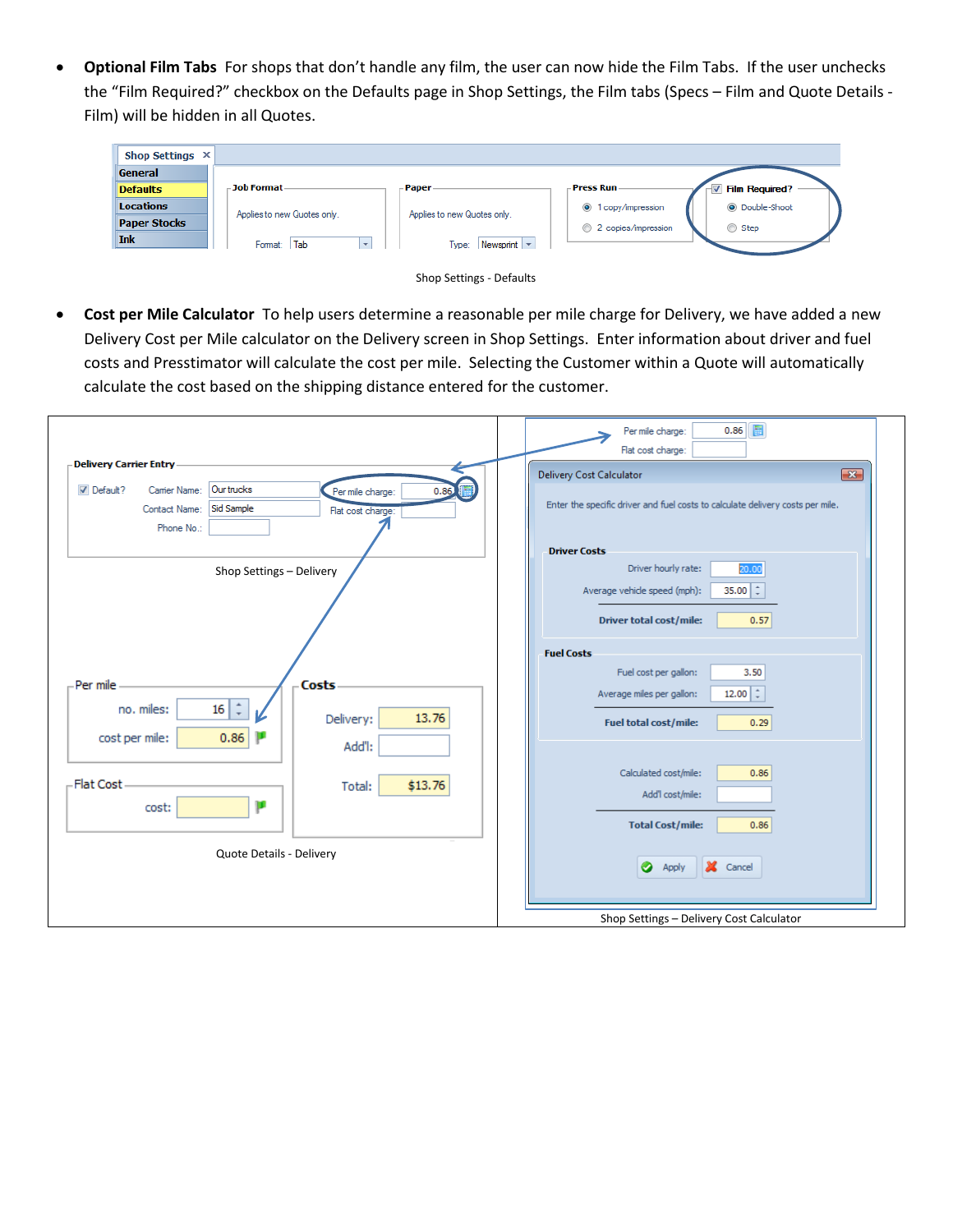**Flexible Ink Mileage Added** New Ink Mileage factor on Color Ink screen in Shop Settings. The user can enter an adjustment percentage (+/-) for each ink in the grid and ink usage calculations will be adjusted accordingly. The mileage adjustment allows users to add a percentage to increase/decrease usage. Example: Process Yellow ink is typically consumed at a faster rate than Process Blue and Process Red. In the example below, the user has indicated that Process Yellow gets consumed 10% faster. On the main Ink screen in Quote Details, the calculated amount of ink required for Process Yellow will be 10% higher than Process Blue and Process Red.

| - Color Ink Entry - |           |                                                                                                                       |
|---------------------|-----------|-----------------------------------------------------------------------------------------------------------------------|
| $\nabla$ Default?   | Location: | $3.00 \div \mathsf{b}$ s.<br>Minimum ink usage per plate:<br><all locations="" plants=""><br/>3.22<br/>Cost/Lb.</all> |
|                     |           | - Usage -<br>Color: Process yellow                                                                                    |
|                     |           | Standard<br><b>TIM</b><br>Manufacturer: Sample Ink Manufacturer                                                       |
|                     |           | $10 \mid \hat{z} \mid$<br>$\gamma$<br>Mileage adjustment (+/-):<br>Notes: Sample - Use for newsprint and offset       |
|                     |           |                                                                                                                       |

| Shop Settings - Color Ink |  |  |  |  |
|---------------------------|--|--|--|--|
|---------------------------|--|--|--|--|

 **More Detailed Reports** In the Total Usage reports from Quote History, Paper usage is now also grouped by web width, in addition to type, color, basis weight and manufacturer. The new sheet within the Excel report will subtotal on Web Widths of each paper type. From the report example below you will see how the 30# White Newsprint total from a given manufacturer has been separated out and subtotaled based on the 17", 30" and 34" web widths used in the Quotes filtered for the Total Usage report. If production actuals have been captured with the Presstimator Pressroom Production Application (Production App), then those values are also included in this report to enable a comparison with the user's estimated paper usage and waste. This new **Paper – Totals by Web Width** report is included on the **Total Usage – Summary** and **Total Usage – Details** reports from the Quote and Job History screens.

|                                                             | Color                                                         | вw | G SM | Width |         | Est. Wat. Est. Waste % Waste Act. Wat. |       |        | Act. Waste % Waste |       |
|-------------------------------------------------------------|---------------------------------------------------------------|----|------|-------|---------|----------------------------------------|-------|--------|--------------------|-------|
| Type                                                        |                                                               |    |      |       |         |                                        |       |        |                    |       |
|                                                             | Newsprint White 27.7# - 34" ~ Sample Paper Manufacturer Total |    |      |       | 913     | 219                                    | 24.0% | 0      | 0                  |       |
|                                                             | Newsprint White 28# - 17" ~ Sample Paper Manufacturer Total   |    |      |       | 15.617  | 306                                    | 2.0%  | 0      | 0                  |       |
|                                                             | Newsprint White 28# - 34" ~ Sample Paper Manufacturer Total   |    |      |       | 31,235  | 613                                    | 2.0%  | 0      | 0                  |       |
|                                                             | Newsprint White 30# - 15" ~ Sample Paper Manufacturer Total   |    |      |       | 3,752   | 672                                    | 17.9% | 1,992  | 202                | 10.1% |
| Newsprint White 30# - 17" ~ Sample Paper Manufacturer Total |                                                               |    |      | 345   | 77      | 22.3%                                  | 0     | 0      |                    |       |
|                                                             | Newsprint White 30# - 30" ~ Sample Paper Manufacturer Total   |    |      |       | 47,199  | 5,610                                  | 11.9% | 23,892 | 2,402              | 10.1% |
| Newsprint White 30# - 34" ~ Sample Paper Manufacturer Total |                                                               |    |      | 4,241 | 480     | 11.3%                                  | 0     | 0      |                    |       |
| Offset White 50# - 15" ~ Sample Paper Manufacturer Total    |                                                               |    |      | 5,796 | 1,128   | 19.5%                                  | 3,078 | 364    | 11.8%              |       |
| Offset White 50# - 8.5" ~ Sample Paper Manufacturer Total   |                                                               |    |      | 224   | 27      | 12.1%                                  | 0     | 0      |                    |       |
| <b>Grand Total</b>                                          |                                                               |    |      |       | 109,322 | 9,132                                  | 8.4%  | 28,962 | 2,968              | 10.2% |
|                                                             |                                                               |    |      |       |         |                                        |       |        |                    |       |
|                                                             |                                                               |    |      |       |         |                                        |       |        |                    |       |
|                                                             |                                                               |    |      |       |         |                                        |       |        |                    |       |

Excel – Total Usage Report .